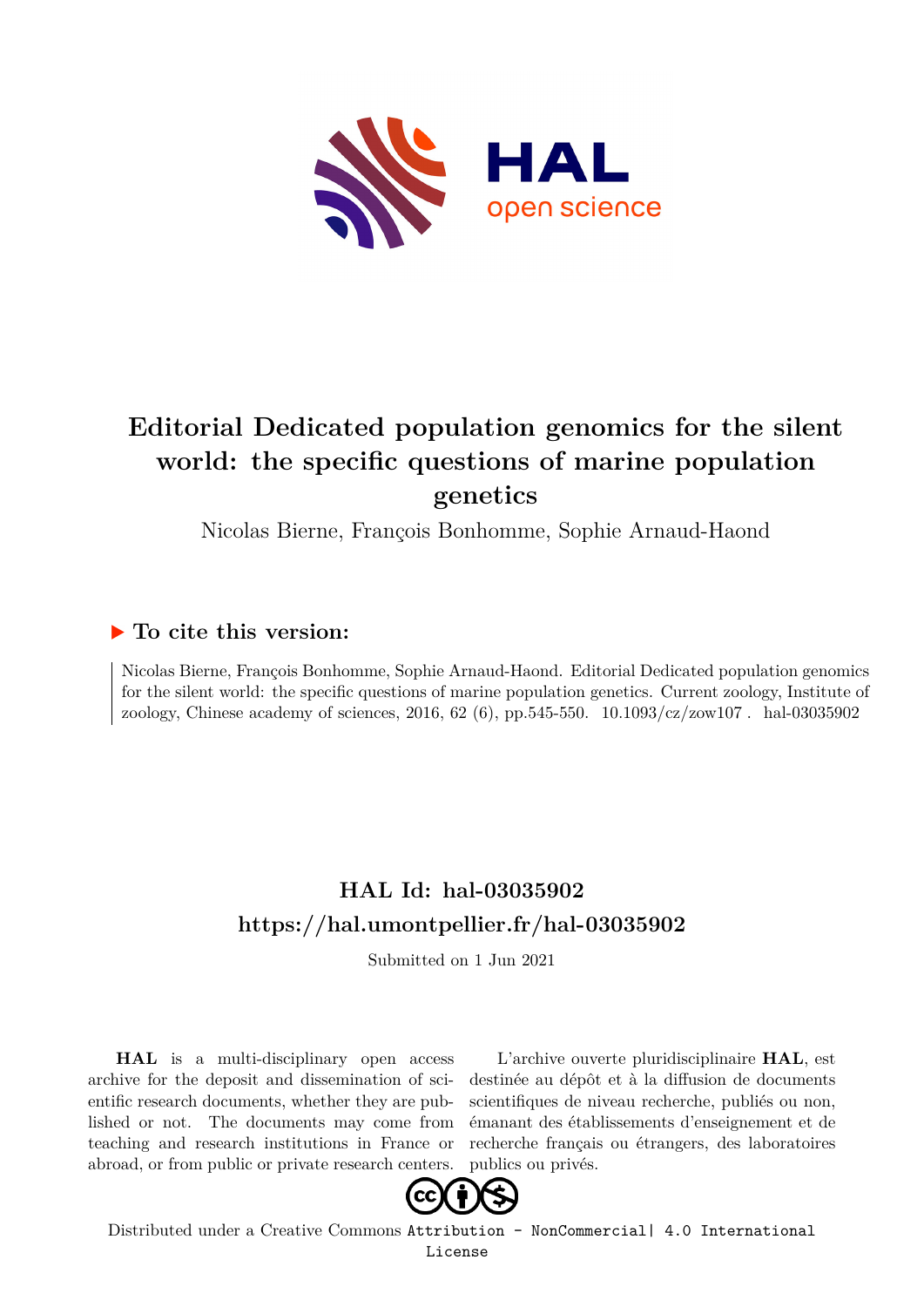### *<u>Editorial</u>*

# Dedicated population genomics for the silent world: the specific questions of marine population genetics

Nicolas BIERNE<sup>a,b,\*</sup>, François BONHOMME<sup>a,b</sup>, and Sophie ARNAUD-HAOND<sup>a,c</sup>

<sup>a</sup>Université de Montpellier, Montpellier, France, <sup>b</sup>CNRS – Institut des Sciences de l'Evolution Montpellier, UMR 5554 UM - CNRS - IRD - EPHE, Station Marine OREME, Sète, France, and <sup>c</sup>lfremer - MARine Biodiversity, Exploitation and Conservation, UMR 9190 IRD - IFREMER - UM - CNRS, Sète, France

\*Address correspondence to Nicolas Bierne. E-mail: nicolas.bierne@umontpellier.fr.

#### Introduction

The life cycle of most marine species is characterized by high fecundity, dispersal during a planktonic larval phase and a sessile or sedentary adult phase with large census population size (Figure 1). Many articles on marine population genetics start by recalling these main characteristics and ensuing expectations, namely: high genetic diversity within population, low genetic differentiation between populations, high influx of effectively selected advantageous and deleterious mutations, and a high migration load opposing local adaptation. Most of the time, this reminder serves to better emphasize the paradox that observations deviate from these expectations, the most popular being genetic differentiation despite larval dispersal, challenging the idea that marine populations are open and well connected, just followed by pervasive local adaptation, challenging the idea that high migration rates prevent the establishment of locally adapted alleles in the sea, and finally low effective population size  $(N_e)$  despite large census size  $(N)$ . The list of such counterexamples became so long that what was initially thought paradoxical finally became a shift to a new paradigm (Hauser and Carvalho 2008): (1) larval dispersal would be less effective than expected to homogenize allele frequencies between populations with high rates of self-recruitment, as, for example, in coral reef fishes (Palumbi and Warner 2003; Jones et al. 2005), (2) selection would be rampant in genomes and easy to identify with genome scans, as, for example, adaptation to brackish waters of the Baltic Sea that would target nothing less than  $\sim$ 500 loci homogeneously distributed in the herring genome (Lamichhaney et al. 2012; Martinez Barrio et al. 2016), and (3) genetic drift would be stronger than thought owing to a very low proportion of individuals effectively contributing to the following generation, as, for example, in exploited fish and shellfish stocks (Hauser et al. 2002; Ovenden et al. 2007; Pinsky and Palumbi 2014). However, we should not elude too hastily that the list is also long of examples that confirmed the predictions. Genetic panmixia is often reported at large spatial scales (Addison et al. 2008;

Faure et al. 2008), sometimes despite sampling across emblematic barriers to dispersal or in remote islands (Launey et al. 2002; Aurelle et al. 2003; Gérard et al. 2008) or in the deep sea (Teixeira et al. 2012). Selection is sometimes very difficult to identify with genome scans outside recognized hotspot of differentiation that hide a complex history (Bierne et al. 2011; Gagnaire et al. 2015), as, for example, in recently introduced species (Riquet et al. 2013; Rohfritsch et al. 2013). Despite the seemingly overwhelming evidence that the  $N_e/N$  ratio could locally be very low in marine populations, one may suspect a publication bias toward low  $N_e/N$  ratios, and estimates are subject to a variety of downward biases (Waples 2016). In addition, marine animals with a bentho-pelagic life cycle have among the highest genetic diversity (Figure 2) together with terrestrial species sharing similar life-history traits (Romiguier et al. 2014), suggesting the long-term species-wide  $N_e$  is rather high, and has never been in these species as low as in species with smaller



Figure 1. A typical bentho-pelagic life cycle, its main characteristics, and the 4 basic predictions of marine population genetics.

 $\heartsuit$ The Author (2016). Published by Oxford University Press.  $545$ 

This is an Open Access article distributed under the terms of the Creative Commons Attribution Non-Commercial License (http://creativecommons.org/licenses/by-nc/4.0/), which permits non-commercial re-use, distribution, and reproduction in any medium, provided the original work is properly cited. For commercial re-use, please contact journals.permissions@oup.com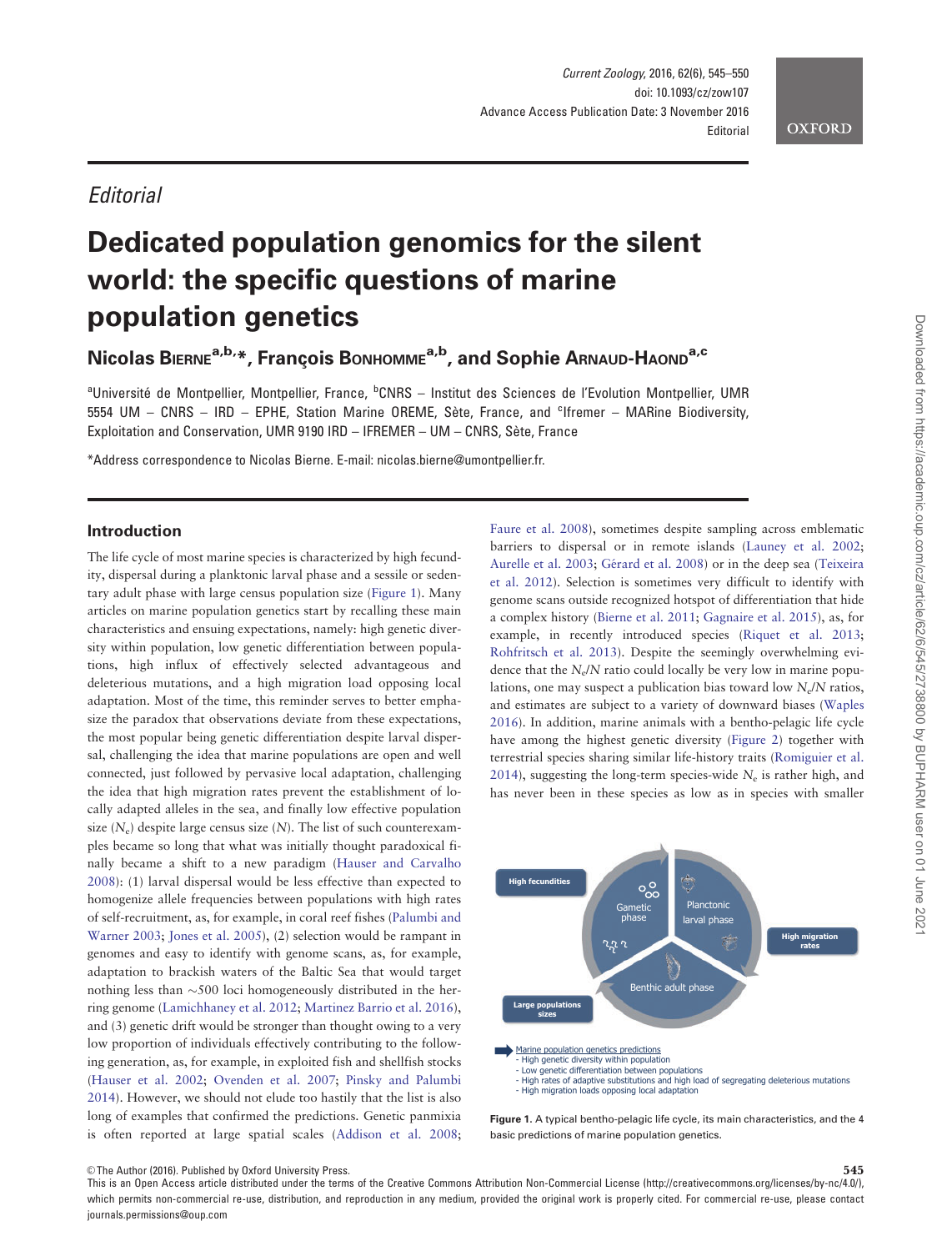

Figure 2. Nonsynonymous diversity as a function of synonymous diversity in animals (data from Galtier 2016). Marine species are depicted by blue squares and continental species (terrestrial and freshwater) by green circles. According to Romiguier et al. (2016) species have been classified into 2 categories: "offspring quantity" species (dark symbols) with high fecundity and small propagule size, and "offspring quality" species (light symbols) with low fecundity and large propagule size. The 4 pictures of offsprings (mussel and mosquito larvae, seahorse and tortoise offsprings) illustrate the 2 categories in the 2 environments.

fecundity and strong parental investment. Although the simple predictions initially put forward a few decades ago were certainly too naïve, and the study of the genetics of marine populations has unveiled many surprises, we are still not confident enough to decide whether marine population genetics has some peculiarities that makes it really different, or not, from what is found in terrestrial species.

To illustrate this, we asked during 20 years the gimmick question—are the predictions of marine population genetics verified or falsified?—to the successive cohorts of invited speakers and students of a PhD course devoted to this issue, bringing fresh look to old questions. The answer is never clear-cut. Although important progresses have been made (Hellberg 2009; Hedgecock and Pudovkin 2011) and much hope is put in the forthcoming genomic data obtained by massively parallel sequencing (Nielsen et al. 2009; Kelley et al. 2016), nothing is yet settled and the reality is certainly not as simple as the impression one could obtain from a hasty overview of the literature. For this special issue, we wanted to gather at the same place a set of papers that would provide an up-to-date and balanced appraisal of the best knowledge available on marine population genetics. Our main wish was that concepts and theoretical aspects be frontally addressed and carefully explained. The readers will likely appreciate that contributors have followed this recommendation. Because population genetics is quickly moving toward NGS-based analyses, the objective was also to address how genome sequencing could allow making progress in the near future. When preparing this special issue we had in mind young undergraduate students beginning a PhD in marine population genomics. We wanted to provide them with the required material for a safe start, freed from too much equivocal statement. Probably their first anxiety will be to find their way in the bioinformatics pipelines to analyze their data. This is understandable, but shall not keep them away from essential conceptual issues. This column is aimed at guiding them through the literature and helping them shaping their own opinion.

#### Contributions to This Issue

The plan of the special issue roughly follows topics with an increasing spatiotemporal scale for the first 5 contributions, starting with small scale genetic patchiness (Eldon et al. 2016) and finishing with speciation genomics (Pogson 2016), passing through genetic load (Plough 2016), seascape genomics (Riginos et al. 2016) and local adaptation (Gagnaire and Gaggiotti 2016). The issue ends with 2 contributions addressing the genetic consequences of anthropogenic activities, aquaculture escapees and restocking with hatcherypropagated individuals (Waples et al. 2016) and marine invasions (Viard et al. 2016). Not only shall we understand how humans are modifying the marine environment, but these human-induced introductions also represent life-size natural experiments from which we can gain a better understanding of marine population evolution.

Eldon et al. (2016) begins the special issue with chaotic genetic patchiness (CGP). CGP has been introduced by Johnson and Black (1982, 1984) to describe the unexpected observation of temporally instable, slight but significant, genetic differentiation at a finegrained spatial scale (i.e., below the dispersal distance permitted by planktonic larval dispersal). The most puzzling in CGP is that the level of differentiation observed at a small scale can be of the same order of magnitude as the level of differentiation observed at a very large spatial scale over thousands of kilometers (David et al. 1997). Therefore, the process that generates CGP does not only need to induce genetic differentiation at short distance but should not lead to stronger genetic differentiation at long distance. Although direct selection on some of the loci analyzed was proposed during allozyme time (Mitton 1997), the observation of CGP with noncoding DNA markers allowed rejecting the hypothesis of direct selection. CGP, therefore, needs genetic drift to be enhanced despite large census population sizes. We can think of 2 related processes, both being known as Hedgecock's hypothesis of "sweepstake reproduction success" (Hedgecock and Pudovkin 2011). The first one is the stochastic sampling of parental pools in species with high fecundity, when lucky winners of the reproduction sweepstake reproduce at the right time and at the right place (Hedgecock 1994). The other is of genetic origin, and is sometimes termed genetic draft following Gillespie (2000), when lucky winners have a selective advantage (Plough et al. 2016). Both processes have received supports, and the second paper of this issue addressed the hypothesis that rampant genome-wide selective events could explain the temporary selective success of a few families in marine invertebrates (Plough 2016). This kind of selection is different from local adaptation at specific loci, although it may contribute to it. It is better understood as a stochastic process, which can be approximated on the long term as reduced effective population size (Gillespie 2000; Charlesworth 2009), although this verbal explanation remains approximate as detailed by Eldon et al. (2016). In the sixth paper, Waples et al. (2016) identify the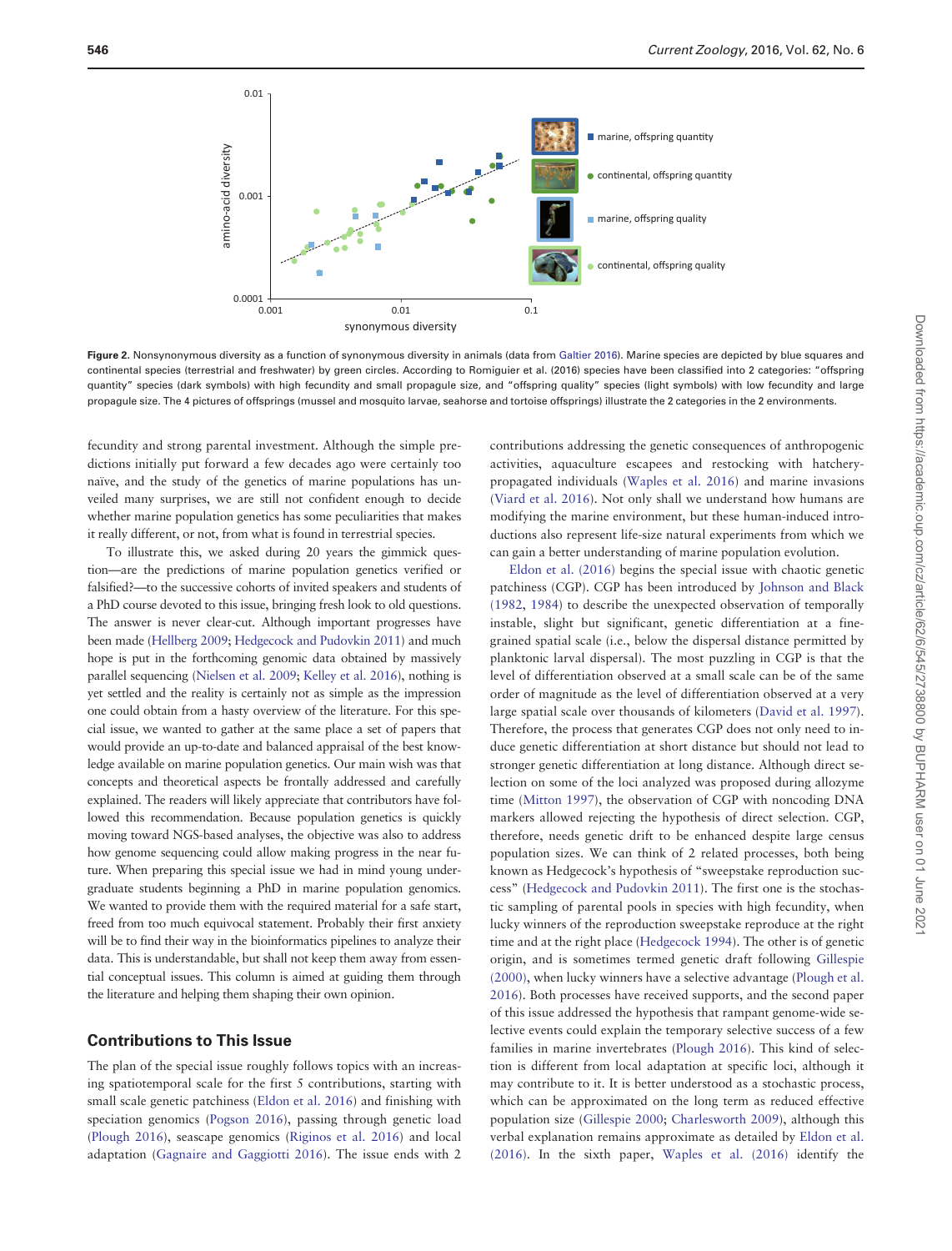conditions of a human-induced sweepstakes effect when a stock enhancement program is successful and a fraction of individuals of the population eventually traces back to the relatively few parents used for captive rearing. Eldon et al. (2016) provides a thoughtful review of the theory of the consequence of skewed offspring distribution on the genetic diversity, expanding the Kingman's coalescent—based on the Wright–Fisher population model—through the introduction of multiple merger coalescence events, delivering new expectations that can explain CGP. Interestingly the effect of skewed offspring distribution is now also addressed beyond the marine world, for instance in partially clonal organisms where a lucky clone can disproportionally contribute to the next sexual reproduction event (Tellier and Lemaire 2014) and even in viruses (Irwin et al. 2016). While we now better understand how genetic drift/draft can locally and transiently be enhanced by sweepstakes reproduction, Eldon et al. (2016) underline that this is probably not sufficient alone to completely explain CGP. We need to understand how the effect of drift can be uncoupled between small and large spatial scales. The authors propose 2 explanations: (1) collective dispersal (Broquet et al. 2013) and (2) asynchronous local population dynamics. Both processes are able to generate kin aggregations required for a pattern of CGP, and due to their extremely similar signatures, are together fitting the "variable source hypothesis". These are difficult hypotheses to test and tease apart in the wild, yet Eldon et al. (2016) provide an exhaustive review of the evidence accumulated to date. In the fourth paper, Gagnaire and Gaggiotti (2016) provide an interesting additional example: among a sample of 250 wild caught sea breams analyzed at 34,000 SNPs, they identified 2 pairs of individuals with a half-sib relatedness and 6 pairs with a first cousins relatedness (see Figure 4 in Gagnaire and Gaggiotti 2016). This result suggests that a few families have a disproportionate contribution to the current generation, although most of the sampled fishes are unrelated, in accordance with the "Eldon–Wakeley" model (Eldon and Wakeley 2006). As a last word about CGP, it is important to keep in mind that enhanced drift and viscous population structures affect the genetic diversity only locally and sporadically, while genetic drift is probably very slow at larger scale. For instance, 2 populations of mussels have been shown to be demographically independent for thousands of years while not departing from apparent genetic panmixia (Faure et al. 2008; Fraïsse et al. 2016), despite they might still exhibit CGP at a microscale within populations.

Plough (2016) addresses the question of the possibly high genetic load in marine animals and its possible origins. Besides revealing that we are still lacking data in many groups, this timely review shows that the evidence to date suggests marine bivalves in particular rather than marine animals in general suffer a high genetic load. Even in bivalves, the data are limited to 2 species of oysters, Ostrea edulis and Crassostrea gigas, and more data would be needed in other bivalve species and more generally in marine invertebrate taxa. Nonetheless the review also reveals bivalves share a high genetic load with long-lived plants, awakening a prediction initially made by Williams (1975) in his "elm-oyster" model while drawing parallels between the population biology of oysters and highly fecund plants. Williams (1975) hypothesized that a high segregation load could be the consequence of the high and variable early mortalities observed in these species. Skewed offspring distribution proposed to interpret CGP may thus also explain a high genetic load, though as explained above and in Eldon et al. (2016) a high genetic load would also, in turn, contribute to elevate the variance of the reproductive success (Plough et al. 2016), generating a positive feedback loop between the 2 processes. More in depth theoretical

developments are clearly lacking as the few ones proposed to date have mainly addressed neutral processes. However, sweepstakes reproduction has been found to increase the probability of fixation of advantageous alleles (Der et al. 2012), and is likely to increase the polymorphic sojourn time of deleterious mutations (Harrang et al. 2013). In addition, high dispersal is likely to favor a dynamic of perpetual replacement of swamping-prone locally adapted alleles (Yeaman 2015). As for theory, we are also lacking experimental investigations, the genome scan literature having to date mainly concentrated its effort on large effect size mutations (Rockman 2012; Gagnaire and Gaggiotti 2016), often between differentiated genetic backgrounds already entered into the speciation process (Bierne et al. 2011). Molecular evolution provides interesting promises to better characterize the load in marine invertebrates (e.g., Harrang et al. 2013). In addition, more experiments as the one done by Plough et al. (2016) should be conducted in the future. The analysis of transmission ratio distortions should be conducted in other species, but also should be replicated as much as possible in the same species to better understand if the same mutations are involved in different families or if we witness the tip of the iceberg of a rampant flux of transient-selected polymorphisms. The next 2 papers of the issue also propose improvements to better understand selection and adaptation in wild populations of marine organisms.

Riginos et al. (2016) review the seascape genomics program and propose improvements. At first sight, the approach might seem straightforward: a vector with spatial positions of samples, a matrix with as many ecological variables as available, a matrix of population connectivity predicted from a hydrodynamic model, a matrix of genotypes with lots of markers, a method to correlate factors while partialling out others, and ready-to-publish outputs are there, with a list of candidate loci for adaptation to temperature, another for salinity and some again for other ecological factors. Riginos et al. (2016) nicely tackle all the pitfalls of such a seemingly simple approach while reviewing the last developments that should improve inferences at every stage of the analysis. They particularly emphasize how important is the quantification of seascape dynamics and patterns, but also how prone to high false discovery rates and misinterpretation outlier tests can be (Bierne et al. 2013; Lotterhos and Whitlock 2014). Although the task of achieving meaningful seascape genomics analysis might seem challenging, Riginos et al. (2016) highlight promising new strategies to overcome tricky problems, including a strategy to spatially optimize sampling. To date, the interpretations of the seascape genomics program have probably been hampered by complex histories at recognized hotspots of genetic differentiation such as the North Sea–Baltic Sea or the Atlantic Ocean–Mediterranean Sea transitions (Gagnaire et al. 2015). Yet, efficient methods to reconstruct the demographic history of populations can now reveal unsuspected histories of secondary contact even when the spatial distribution is patchy (Martin et al. 2015; Rougemont et al. 2016; Rougeux et al. 2016). Seascape genomics is now able to uncover genetic–environment associations outside recognized biogeographic boundaries (Benestan et al. 2016). Riginos et al. (2016), as well as Gagnaire and Gaggiotti (2016) in the following article, provide pertinent and complementary advices to tackle such a complex and challenging task.

Gagnaire and Gaggiotti (2016) address some methodological challenges associated with the detection of polygenic selection using molecular approaches. The performance of population genomic methods strongly depends on the genetic architecture of underlying fitness traits, the migration–selection–drift balance, the length of the chromosomal region affected by selection and the density of markers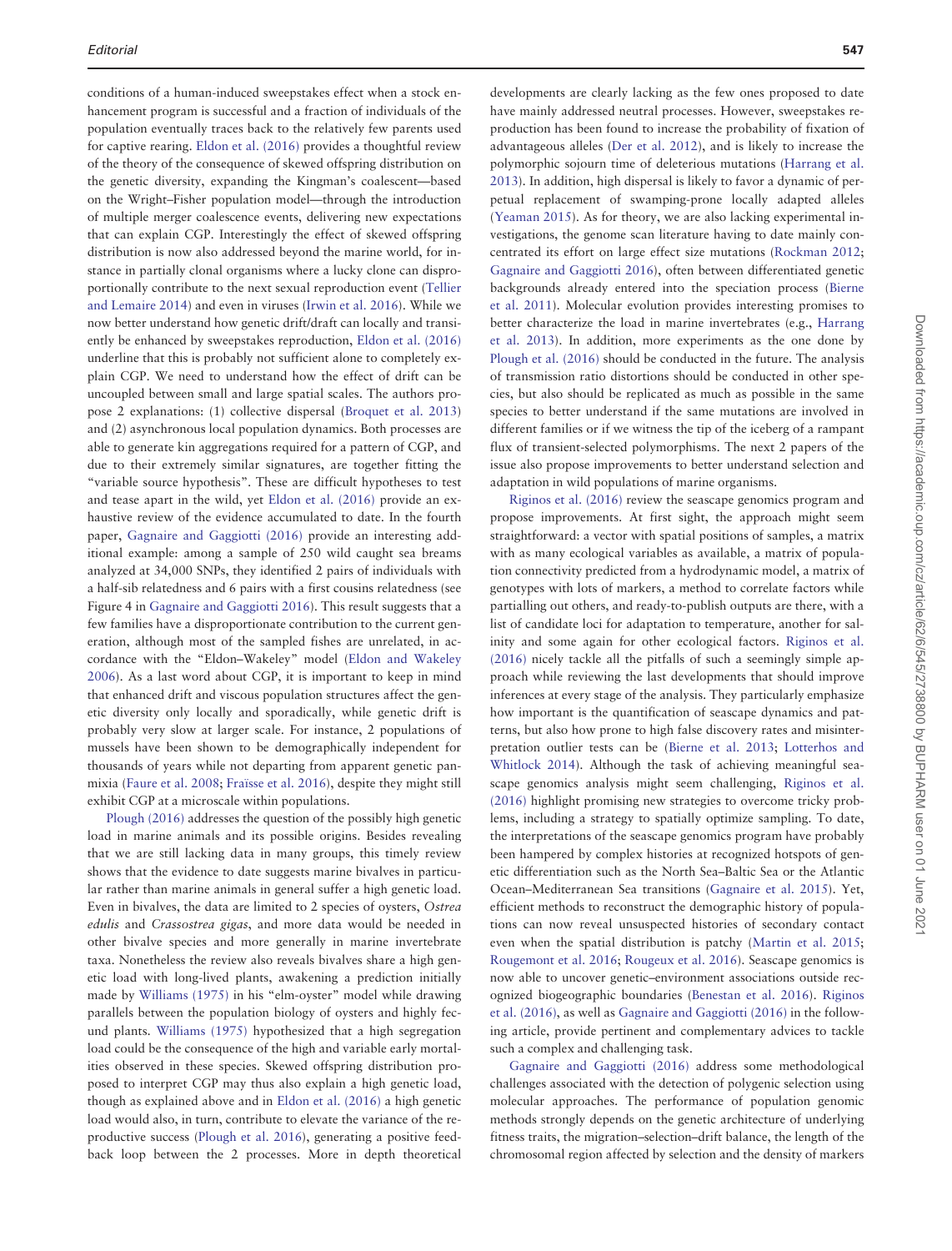used. If one agrees with these basic expectations, one should recognize that the genome scan literature has to date been mainly biased toward the detection of large effect QTLs (Rockman 2012) and the detection of large genomic islands of differentiation resulting from coupling among many selected genes of various sorts (Bierne et al. 2011), and might have discussed too many false positives (Lotterhos and Whitlock 2014) while missing many if not most of the loci really involved in local adaptation, either because their differentiation was not strong enough (Le Corre and Kremer 2012) or because the density of markers was insufficient (Hoban et al. 2016). Much remains to be done in the study of local adaptation in the sea. Gagnaire and Gaggiotti (2016) propose an innovative agenda to do so. They first provide an overview of cutting edge genome scan methods to detect selection using genetic differentiation between samples or between phenotypes, including when demography and spatial population structure are complex. Second, they highlight the potential of quantitative genetics theory and approaches to supplement the genome scan analysis. More precisely they propose to circumvent the lack of power of single locus tests by the use of polygenic scores. The combined approach allows assessing the proportion of the genetic variance explained by candidate loci in the study, and use genomic predictions to gain useful information about the strength and directionality of local adaptation (Berg and Coop 2014). Although experimental crossing in the lab would facilitate the analysis, the possible existence of groups of individuals with recent relatedness in populations enduring sweepstake reproduction success described in the first article (Eldon et al. 2016) could potentially make possible quantitative genetics in wild marine populations.

Pogson (2016) also proposed a mixed integrative approach to the study of speciation in marine species. This time the idea is to use molecular evolution approaches that allow estimating the rate of adaptive substitution and the deleterious load (Eyre-Walker and Keightley 2007; Galtier 2016) and specific codons under adaptive evolution in proteins (Yang 2004). Molecular evolution has rarely been used in speciation genomics of either marine or terrestrial species. Thanks to the democratization of high-throughput sequencing in nonmodel species, molecular evolution is likely to be increasingly combined with the study of the genomic landscape of differentiation (Christe et al. 2016). The issue addressed in Pogson's article is of consequential importance in speciation research: is adaptive protein evolution a common cause of reproductive incompatibilities? Socalled "speciation genes" identified to date often exhibit signals of positive Darwinian selection, although most probably driven by genomic conflicts rather than by adaptation to the external environment (Presgraves 2010). It would be premature, however, to conclude that this is a general property of speciation genes. Pogson offers to systematically test that regions of high differentiation between incipient species connected by contemporary gene flow are enriched for fast adaptively evolving genes. The article takes the form of a research roadmap with detailed explanations of every step. Molecular evolution of coding and noncoding sequences at known position of a sequenced genome, together with the analysis of admixture and clines in contact zones, should allow testing the hypothesis that genomic regions resisting introgression are enriched for fast-evolving proteins involved in Reproductive Isolation (RI). Conversely, this approach also allows testing the hypothesis that introgressed chromosomal tracts are enriched with segregating deleterious amino acid mutations (Christe et al. 2016). Another merit of Pogson's approach is to stimulate the comparison of long- and short-term evolution, by comparing the divergence between well-diverged species that did not exchange genes for very long time, and the

differentiation, cline shapes and admixture patterns between taxa at earlier stages of the speciation process. For instance, many population genomics studies of the Northern Atlantic would likely benefit from the comparative analysis with related species from the Pacific Ocean (Väinölä 2003; Laakkonen et al. 2015).

Waples et al. (2016) addressed the issue of the release in the wild of individuals reared in captivity either intentionally for marine stock enhancement or involuntarily as a consequence of aquaculture escapees. One likely effect, known as the Ryman–Laikre (R–L) effect, is an increase in inbreeding and a reduction of the effective population size. Ryman and Laikre (1991) provided a simple expression of the effective population size of the captive–wild system as a function of 3 variables: x, the contribution of captive-reared individuals to the next generation;  $N_{e(C)}$ , the effective size of the captive population; and  $N_{e(W)}$ , the effective size of the wild population. To limit the R–L effect one basically needs to maintain the effective size of the captive population as high as possible, which is often hardly possible, and to limit the contribution of the captive stock to the wild population. To account for the characteristics of marine populations, Waples et al. (2016) have decomposed the basic R–L equation into key components of its 3 variables, and among them  $N_e/N$  ratios of the captive ( $α$ <sub>C</sub>) and wild ( $α$ <sub>W</sub>) populations. They identified a key parameter, β, which is the ratio of N<sub>e</sub>/N in captive and wild components ( $\beta = \alpha_C$ )  $\alpha_{\rm W}$ ). Unless the captive contribution is almost nil captive propagation will sharply reduce effective size unless  $\beta$  is very large (>10<sup>3</sup>). Let us imagine  $\alpha_W$  is truly tiny in standard marine populations with very large census size, despite this is disputable (Waples 2016), and in addition that the breeding program is efficient enough to maintain a high  $\alpha_C$ , which also is disputable, in this case one does not expect a strong R–L effect. However, not only restocking is little an issue in this case, but the captive contribution  $x$  can hardly be anything than small; the release of hatchery-propagated stocks is but a drop in the bucket. Stock enhancement programs typically seek to enhance harvest opportunities of declining fisheries, or to increase abundance of endangered species. In this situation,  $\alpha_{\rm W}$  cannot be tiny or the survival of the wild stock would be desperate, and so would be a stock enhancement program, on the long term. In addition, stock enhancement programs often require sustained mass release of hatcherypropagated seeds to be successful in the sea (Morvezen et al. 2016). Therefore, we might, possibly a bit abusively, contend that a strong R–L effect is always expected for any successful stock enhancement program in the sea. The parallel with Hedgecock's sweepstake effects is enlightening here: the few parents used for captive rearing can be seen as lucky winners that, thanks to human activities, escaped the high mortalities of early developmental stages. Even if the process also happens in the wild, stock enhancement programs can only exacerbate the sweepstake effect.

On a similarly reduced temporal scale, but potentially large spatial one, Viard et al. (2016) address the issue of biological invasions in the sea. Even more than on lands genetic tools have been essential to identify invasive populations in the sea and discriminate them from native congeners, retrace the invasion pathways, monitor the invasion, and study the demography and adaptation as well as the eco-evolutionary processes leading to a successful invasion. The more progresses made with molecular techniques, the more we discover hidden invasions and witness the big melting pot of exotic species that humans have spread worldwide. If it is any consolation, the study of marine invasions has deepened our understanding of marine population genetics. Viard et al. (2016) confirm in their review that invasion is rarely accompanied by a strong signal of genetic bottleneck. Population differentiation with the native range and also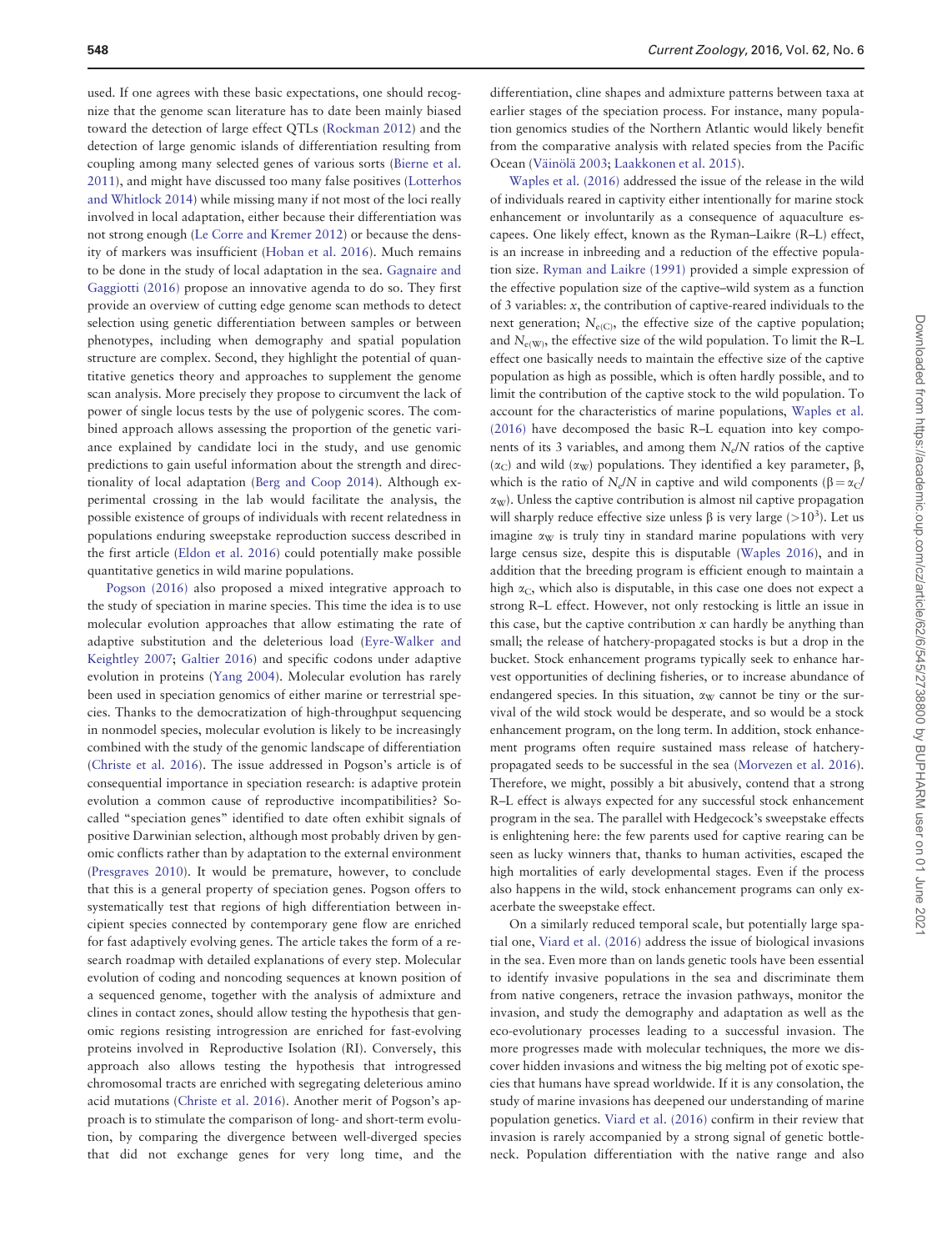within the colonization range is often very low, even while the invading species spread through recognized barriers to dispersal, biogeographic boundaries and ecoregions (Riquet et al. 2013). Finally, genome scans have failed to identify candidate loci for adaptation during invasion. All these results suggest that bentho-pelagic marine species with invasive potential are finally in compliance with the initial predictions of marine population genetics. Marine invasion genetics can, therefore, be taken as argument to oppose the claims that marine species disperse less, have lower effective size, and adapt more easily than initially thought.

#### Acknowledgments

We thank Zhi-Yun Jia for the invitation to guest edit a special column on marine population genomics in Current Zoology. We are of course very much indebted to all the contributors of the column for the beautiful work they did. We are also grateful to the students and invited speakers of the Doctoral Training Course "Génétique et Evolution des Organismes Marins" (Doctoral Programme GAIA, University of Montpellier) for all the discussions we had during these 20 years of courses. We are also thankful to colleagues with whom we had stimulating discussions at meetings and workshops supported by the research group on Marine Connectivity GDR CNRS – Ifremer 3445 MarCo.

#### Funding

This work was supported by a Languedoc-Roussillon Region "Chercheur(se)s d'avenir" grant to N.B. (Connect7 project) and by the GDR CNRS – Ifremer 3445 MarCo.

#### References

- Addison JA, Ort BS, Mesa KA, Pogson GH, 2008. Range-wide genetic homogeneity in the California sea mussel Mytilus californianus: a comparison of allozymes, nuclear DNA markers, and mitochondrial DNA sequences. Mol Ecol 17:4222–4232.
- Aurelle D, Guillemaud T, Afonso P, Morato T, Wirtz P et al., 2003. Genetic study of Coris julis (Osteichtyes, Perciformes, Labridae) evolutionary history and dispersal abilities. CR Biol 326:771–785.
- Benestan L, Quinn BK, Maaroufi H, Laporte M, Clark FK et al., 2016. Seascape genomics provides evidence for thermal adaptation and currentmediated population structure in American lobster Homarus americanus. Mol Ecol 25:5073–5092.
- Berg JJ, Coop G, 2014. A population genetic signal of polygenic adaptation. PLoS Genet 10:e1004412.
- Bierne N, Roze D, Welch JJ, 2013. Pervasive selection or is it... ? Why are FST outliers sometimes so frequent? Mol Ecol 22:2061–2064.
- Bierne N, Welch J, Loire E, Bonhomme F, David P, 2011. The coupling hypothesis: why genome scans may fail to map local adaptation genes. Mol Ecol 20:2044–2072.
- Broquet T, Viard F, Yearsley JM, 2013. Genetic drift and collective dispersal can result in chaotic genetic patchiness. Evolution 67:1660–1675.
- Charlesworth B, 2009. Fundamental concepts in genetics: effective population size and patterns of molecular evolution and variation. Nat Rev Genet 10:195–205.
- Christe C, Stölting KN, Paris M, Fraïsse C, Bierne N et al., 2016. Adaptive evolution and segregating load contribute to the genomic landscape of divergence in two tree species connected by episodic gene flow. Mol Ecol. doi: 10.1111/mec.13765.
- David P, Perdieu MA, Pernot AF, Jarne P, 1997. Fine-grained spatial and temporal population genetic structure in the marine bivalve Spisula ovalis. Evolution 51:1318–1322.
- Der R, Epstein C, Plotkin JB, 2012. Dynamics of neutral and selected alleles when the offspring distribution is skewed. Genetics 191:1331–1344.
- Eldon B, Riquet F, Yearsley J, Jollivet D, Broquet T, 2016. Current hypotheses to explain genetic chaos under the sea. Curr Zool 62:551–566.
- Eldon B, Wakeley J, 2006. Coalescent processes when the distribution of offspring number among individuals is highly skewed. Genetics 172:2621–2633.
- Eyre-Walker A, Keightley PD, 2007. The distribution of fitness effects of new mutations. Nat Rev Genet 8:610–618.
- Faure MF, David P, Bonhomme F, Bierne N, 2008. Genetic hitchhiking in a subdivided population of Mytilus edulis. BMC Evol Biol 8:164.
- Fraïsse C, Belkhir K, Welch J, Bierne N, 2016. Local inter-species introgression is the main cause of outlying levels of intra-specific differentiation in mussels. Mol Ecol 25:269–286.
- Gagnaire PA, Broquet T, Aurelle D, Viard F, Souissi A et al., 2015. Using neutral, selected and hitchhiker loci to assess connectivity of marine populations in the genomic era. Evol Appl 8:769–786.
- Gagnaire P-A, Gaggiotti OE, 2016. Detecting polygenic selection in marine populations by combining population genomics and quantitative genetics approaches. Curr Zool 62:603–616.
- Galtier N, 2016. Adaptive protein evolution in animals and the effective population size hypothesis. PLoS Genet 12:e1005774.
- Gérard K, Bierne N, Borsa P, Chenuil A, Féral J-P, 2008. Pleistocene separation of mitochondrial lineages of Mytilus spp. mussels from Northern and Southern Hemispheres and strong genetic differentiation among southern populations. Mol Phyl Evol 49:84–91.
- Gillespie JH, 2000. Genetic drift in an infinite population. The pseudohitchhiking model. Genetics 155:909–919.
- Harrang E, Lapègue S, Morga B, Bierne N, 2013. A high genetic load contributes to high protein diversity in a marine bivalve. G3 Genes Genomes Genet 3:333–341.
- Hauser L, Adcock GJ, Smith PJ, Bernal Ramírez JH, Carvalho GR, 2002. Loss of microsatellite diversity and low effective population size in an overexploited population of New Zealand snapper Pagrus auratus. Proc Natl Acad Sci 99:11742–11747.
- Hauser L, Carvalho GR, 2008. Paradigm shifts in marine fisheries genetics: ugly hypotheses slain by beautiful facts. Fish Fisher 9:333–362.
- Hedgecock D, 1994. Does variance in reproductive success limit effective population sizes of marine organisms? In: Beaumont AR, editor. Genetics and Evolution of Aquatic Organisms. London: Chapman & Hall, 122–134.
- Hedgecock D, Pudovkin AI, 2011. Sweepstakes reproductive success in highly fecund marine fish and shellfish: a review and commentary. Bull Mar Sci 87:971–1002.
- Hellberg ME, 2009. Gene flow and isolation among populations of marine animals. Annu Rev Ecol Evol Syst 40:291–310.
- Hoban S, Kelley JL, Lotterhos KE, Antolin MF, Bradburd G et al., 2016. Finding the genomic basis of local adaptation: pitfalls, practical solutions, and future directions. Am Nat 188:379–397.
- Irwin KK, Laurent S, Matuszewski S, Vuilleumier S, Ormond L et al., 2016. On the importance of skewed offspring distributions and background selection in virus population genetics. Heredity. doi:10.1038/ hdy.2016.58.
- Johnson MS, Black R, 1982. Chaotic genetic patchiness in an intertidal limpet, Siphonria sp. Mar Biol 70:157–164.
- Johnson MS, Black R, 1984. Pattern beneath the chaos: the effect of recruitment on genetic patchiness in an intertidal limpet. Evolution 38:1371–1383.
- Jones GP, Planes S, Thorrold SR, 2005. Coral reef fish larvae settle close to home. Curr Biol 15:1314–1318.
- Kelley JL, Brown AP, Therkildsen NO, Foote AD, 2016. The life aquatic: advances in marine vertebrate genomics. Nat Rev Genet 17:523–534.
- Laakkonen HM, Strelkov P, Lajus DL, Väinölä R, 2015. Introgressive hybridization between the Atlantic and Pacific herrings (Clupea harengus and C. pallasii) in the north of Europe. Mar Biol 162:39–54.
- Lamichhaney S, Barrio AM, Rafati N, Sundström G, Rubin C-J et al., 2012. Population-scale sequencing reveals genetic differentiation due to local adaptation in Atlantic herring. Proc Natl Acad Sci 109:19345–19350.